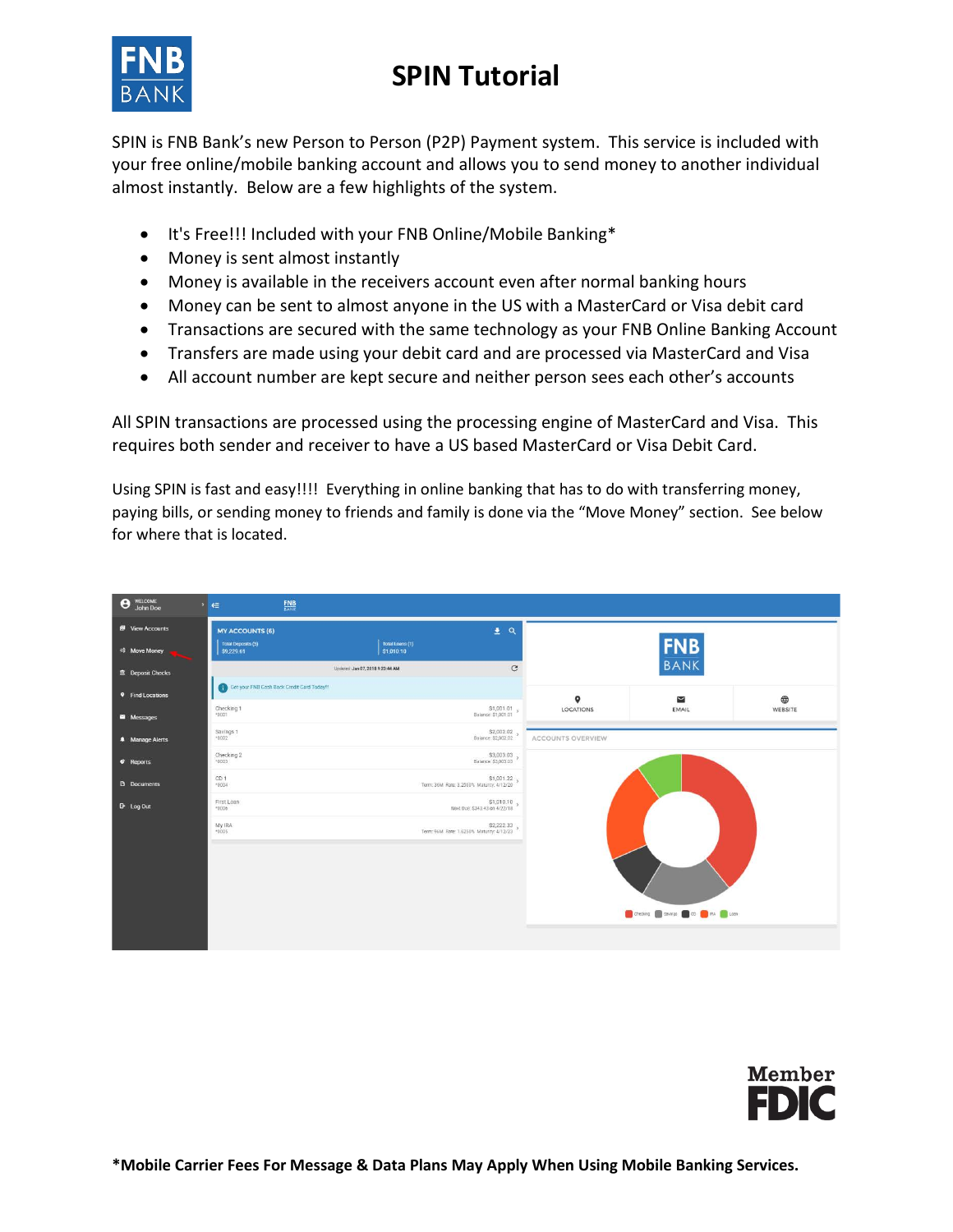| <b>WELCOME</b><br>Θ<br>John Doe | $FMS$ <sub>BANK</sub><br>$\mathbf{y}_1$<br>$\epsilon$ |                                  |                                |                                                                                         |
|---------------------------------|-------------------------------------------------------|----------------------------------|--------------------------------|-----------------------------------------------------------------------------------------|
| <b>B</b> View Accounts          |                                                       |                                  |                                | <b>UVE BILL PAY CHAT</b>                                                                |
| <b>E\$</b> Move Money           | <b>SCHEDULED</b>                                      |                                  | 4 Scheduled                    | <b>NEW TRANSACTION</b><br>$\exists$ \$                                                  |
| <b>E</b> Deposit Checks         |                                                       | Updated: Jun 07, 2018 9:24:55 AM | C                              | All transactions submitted after 5:00 p.m. EST will be processed the next business day. |
| <b>9</b> Find Locations         |                                                       |                                  |                                | <b>BILL PAY ENROLLMENT</b>                                                              |
| Messages                        | Checking 1 *0001 - Savings 1 *0002<br>MAY 14, 2018    |                                  | \$500.00<br>ACCOUNT TO ACCOUNT | 目<br>Click here to set up Bill Pay                                                      |
|                                 | Savings 1 *0002 - Checking 2 *0003<br>MAY 15, 2018    |                                  | \$600.00<br>ACCOUNT TO ACCOUNT |                                                                                         |
| <b>A</b> Manage Alerts          | Checking 1 *0001 - First Loan *0006<br>MAY 16, 2018   |                                  | \$100.00<br>PAYMENT            |                                                                                         |
| <b>c</b> Reports                | Checking 2 *0003 - Checking 1 *0001<br>MAY 16, 2018   |                                  | \$700.00<br>ACCOUNT TO ACCOUNT |                                                                                         |
| <b>D</b> Documents              |                                                       | Load More +                      |                                |                                                                                         |
| <b>B</b> Log Out                | <b>PREVIOUS</b><br>10 Completed                       |                                  | $\mathsf Q$                    |                                                                                         |
|                                 |                                                       | Updated: Jun 07, 2018 9:24:55 AM | $\mathbf C$                    |                                                                                         |
|                                 | Checking 2 *0003 - Checking 1 *0001<br>MAY 09, 2018   |                                  | \$700.00<br>ACCOUNT TO ACCOUNT |                                                                                         |
|                                 | Checking 1 *0001 - First Loan *0006<br>MAY 09, 2018   |                                  | \$100.00                       |                                                                                         |
|                                 | Savings 1 *0002 - Checking 2 *0003<br>MAY 08, 2018    |                                  | \$600.00 \$600.00              |                                                                                         |
|                                 | Checking 1 *0001 - Savings 1 *0002<br>MAY 07, 2018    |                                  | \$500.00<br>ACCOUNT TO ACCOUNT |                                                                                         |
|                                 | Checking 2.10003 - Checking 1.10001                   |                                  | \$700.00                       |                                                                                         |

Once you're in the Move Money section you will add a payee by clicking the "+" button as shown below.

## Once you click the "+" button, you will see the following screen.